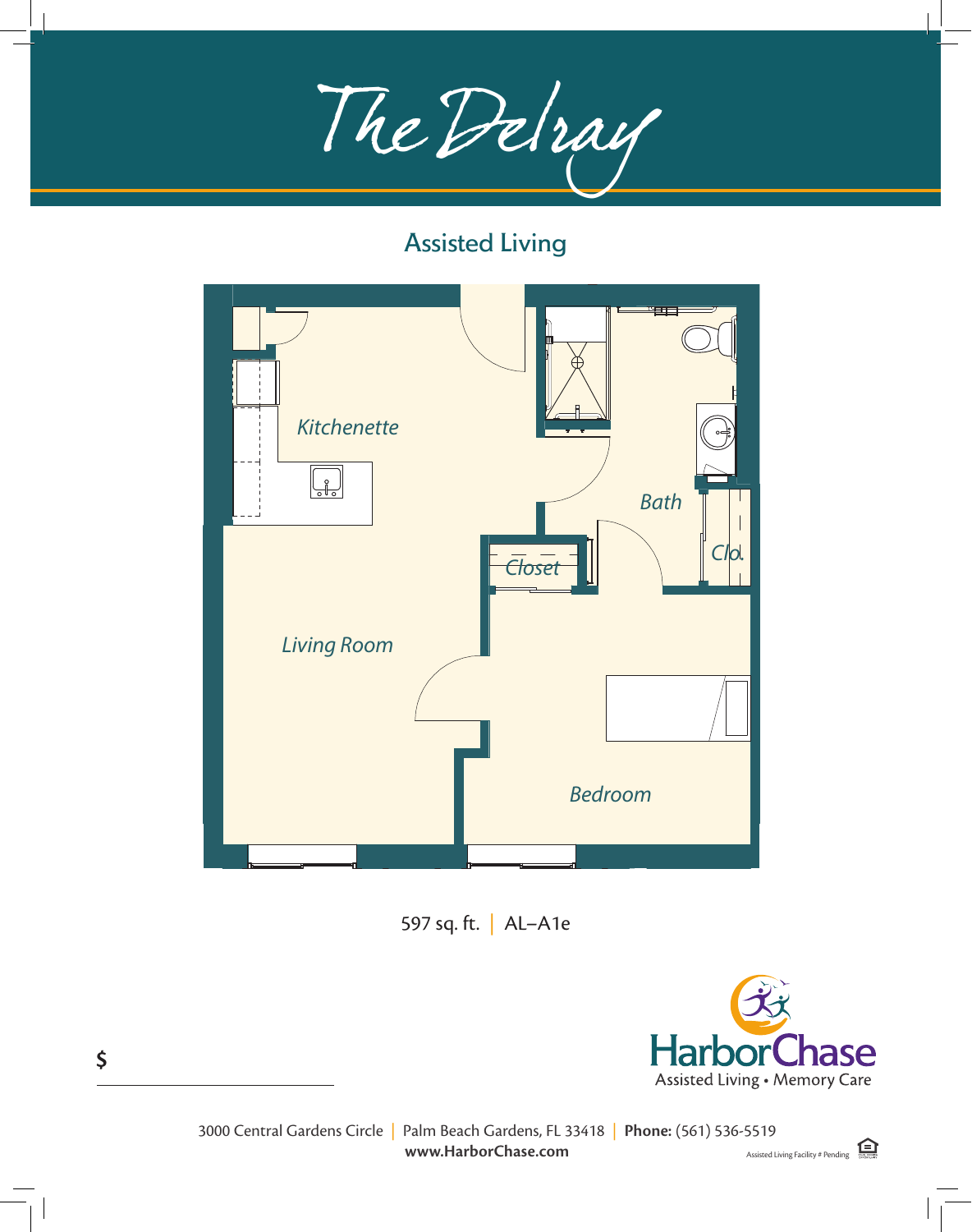

Assisted Living Unit - One Bedroom



 $X \in \mathcal{X} \times \mathcal{X}$  , and  $X \in \mathcal{X}$  , and  $X \in \mathcal{X}$  , and  $X \in \mathcal{X}$ 580–594 sq. ft.  $|$  AL – A1b with Balcony



 $\Box$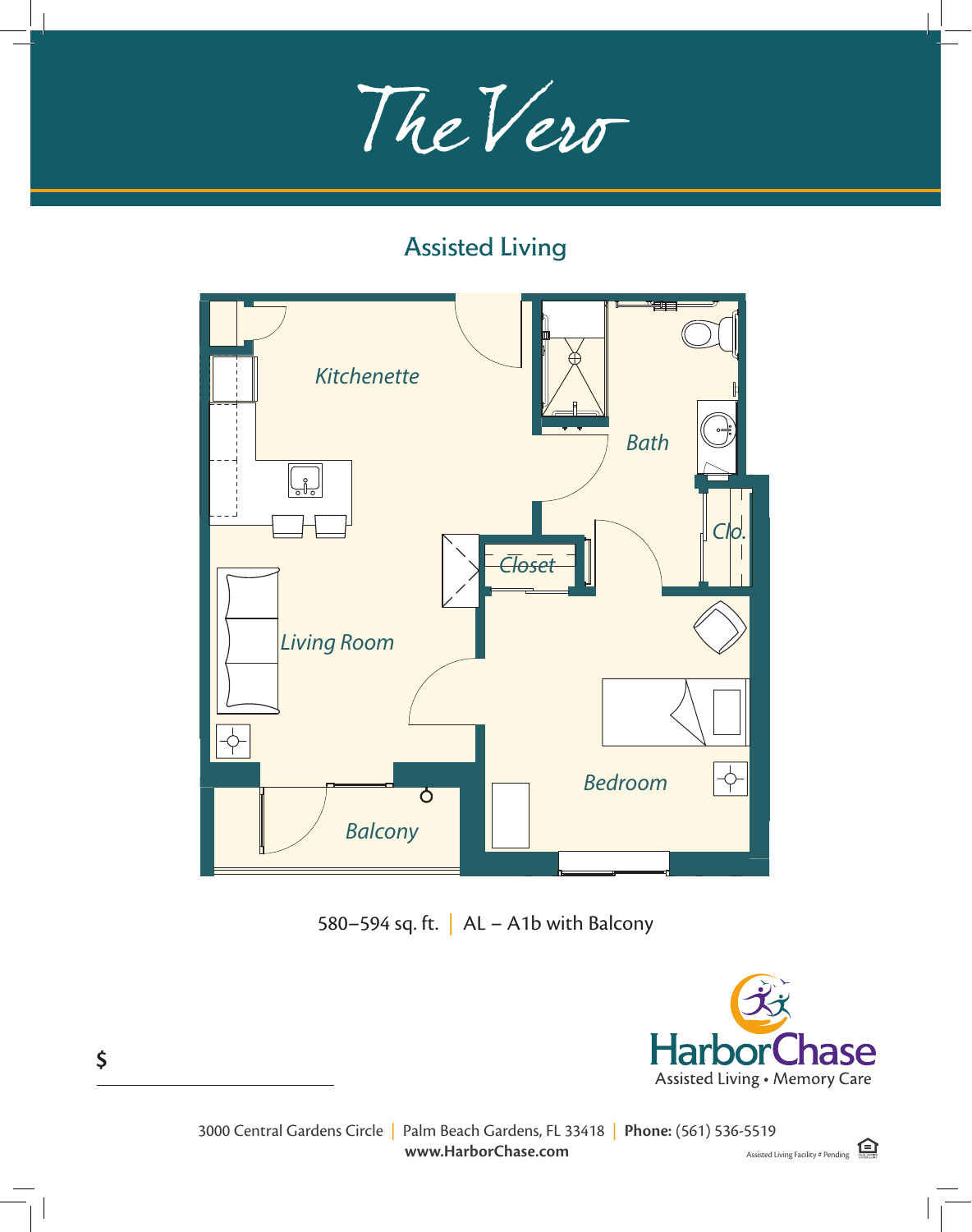The Lighthouse The Lighthouse

 $\mathcal{A}_\mathcal{A}$  assisted Living Unit - One Bedroom  $\mathcal{A}_\mathcal{A}$ 



540 sq. ft.  $\vert$  AL – A2b with Balcony



 $\left\vert \cdot\right\vert$   $\left\vert \cdot\right\vert$   $\left\vert \cdot\right\vert$   $\left\vert \cdot\right\vert$   $\left\vert \cdot\right\vert$   $\left\vert \cdot\right\vert$   $\left\vert \cdot\right\vert$   $\left\vert \cdot\right\vert$   $\left\vert \cdot\right\vert$   $\left\vert \cdot\right\vert$   $\left\vert \cdot\right\vert$   $\left\vert \cdot\right\vert$   $\left\vert \cdot\right\vert$   $\left\vert \cdot\right\vert$   $\left\vert \cdot\right\vert$   $\left\vert \cdot\right\vert$   $\left\vert \cdot\right\vert$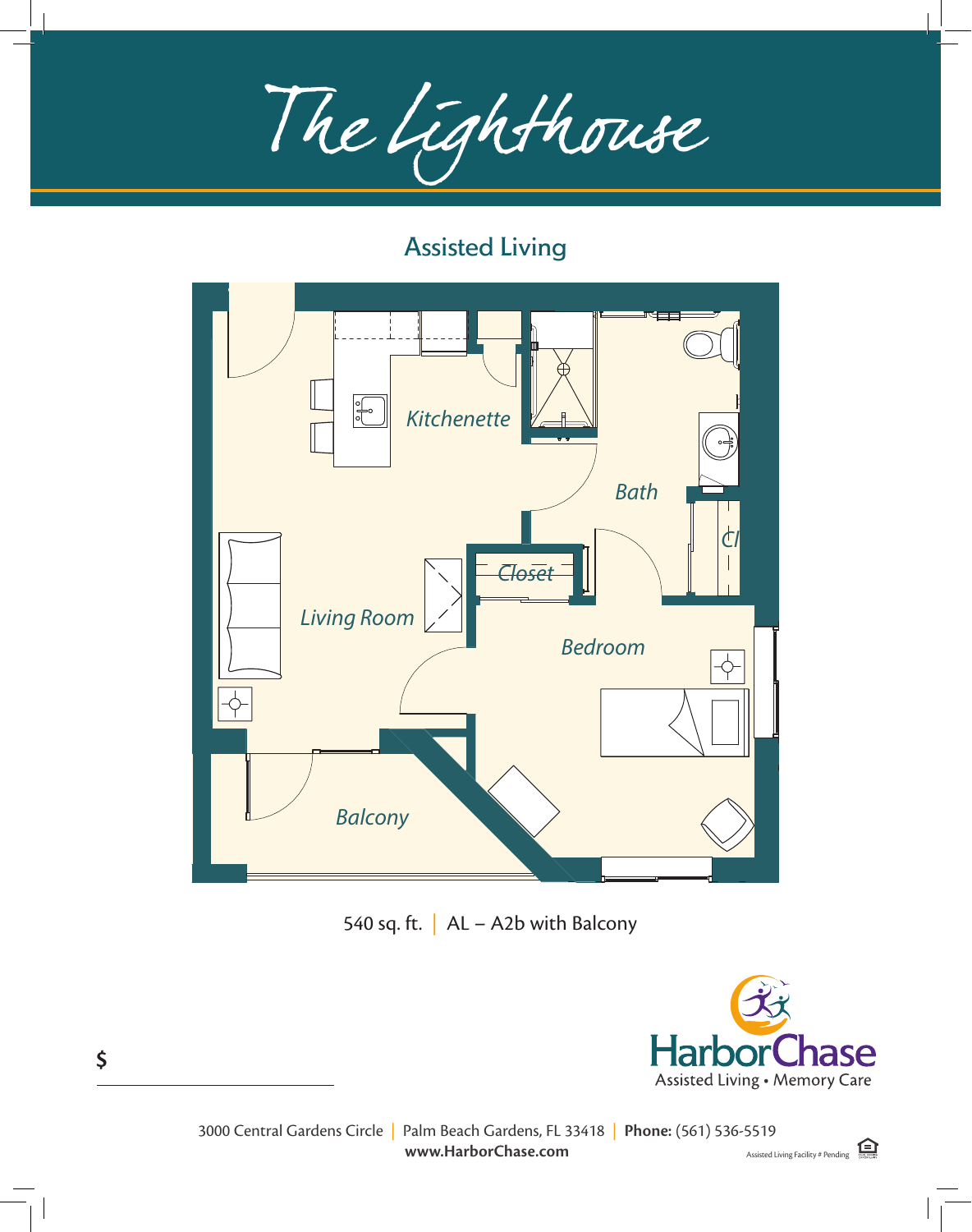The Donnet The Peanut

#### Memory Care

Memory Care Unit - One Bedroom



364–375 sq. ft. | A1 & A2

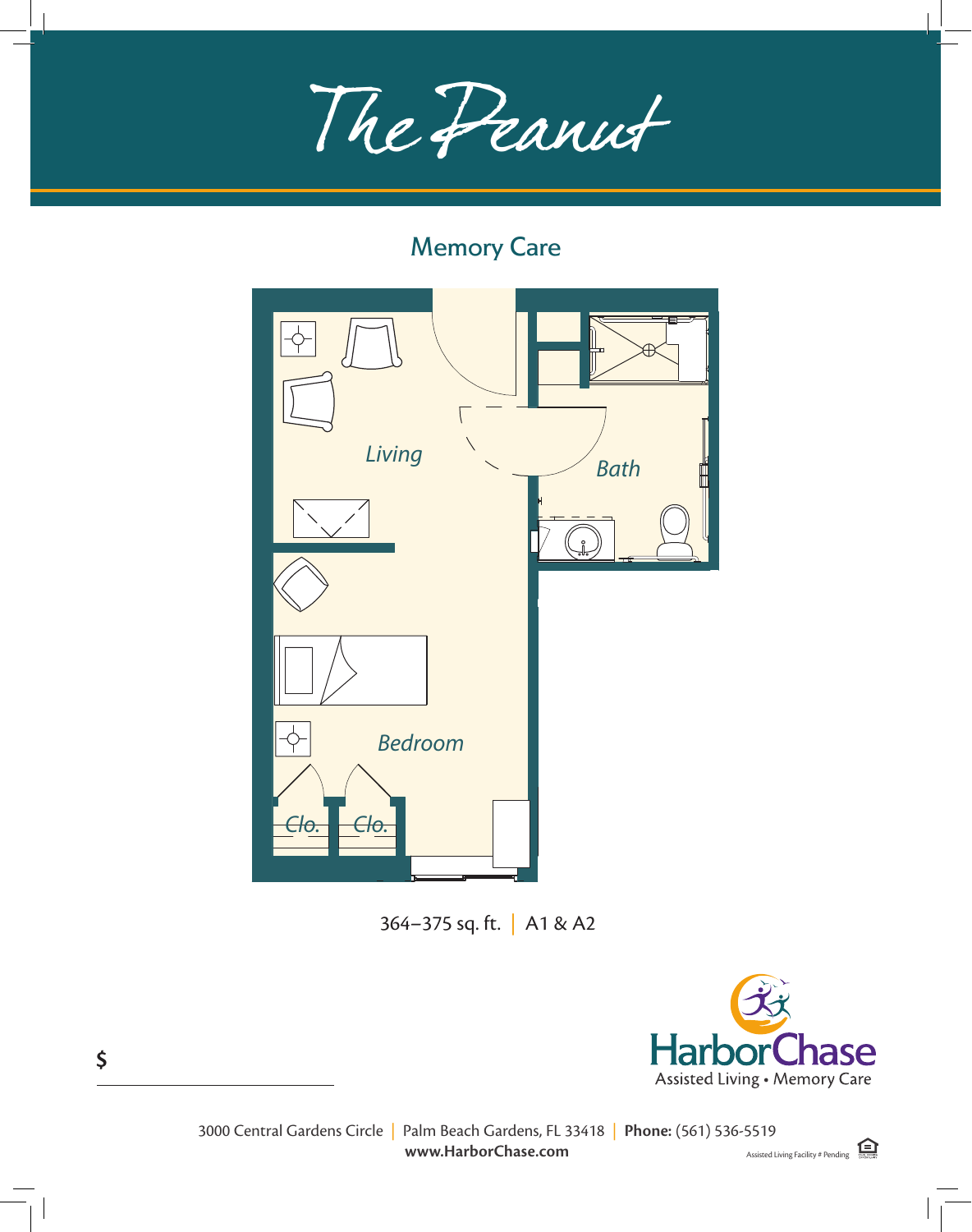



615 sq. ft. | AL–A1d



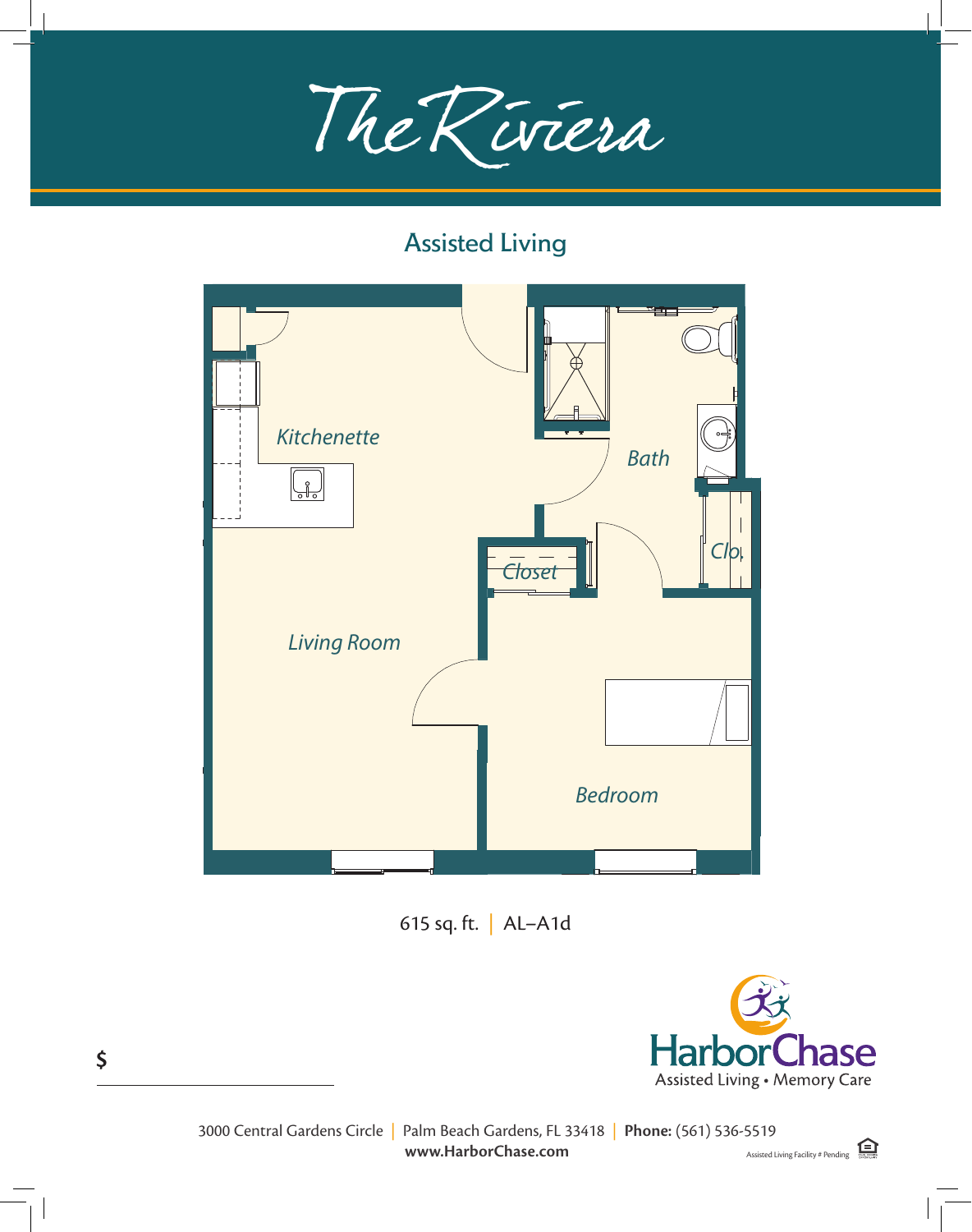The Atlantic

i<br>L





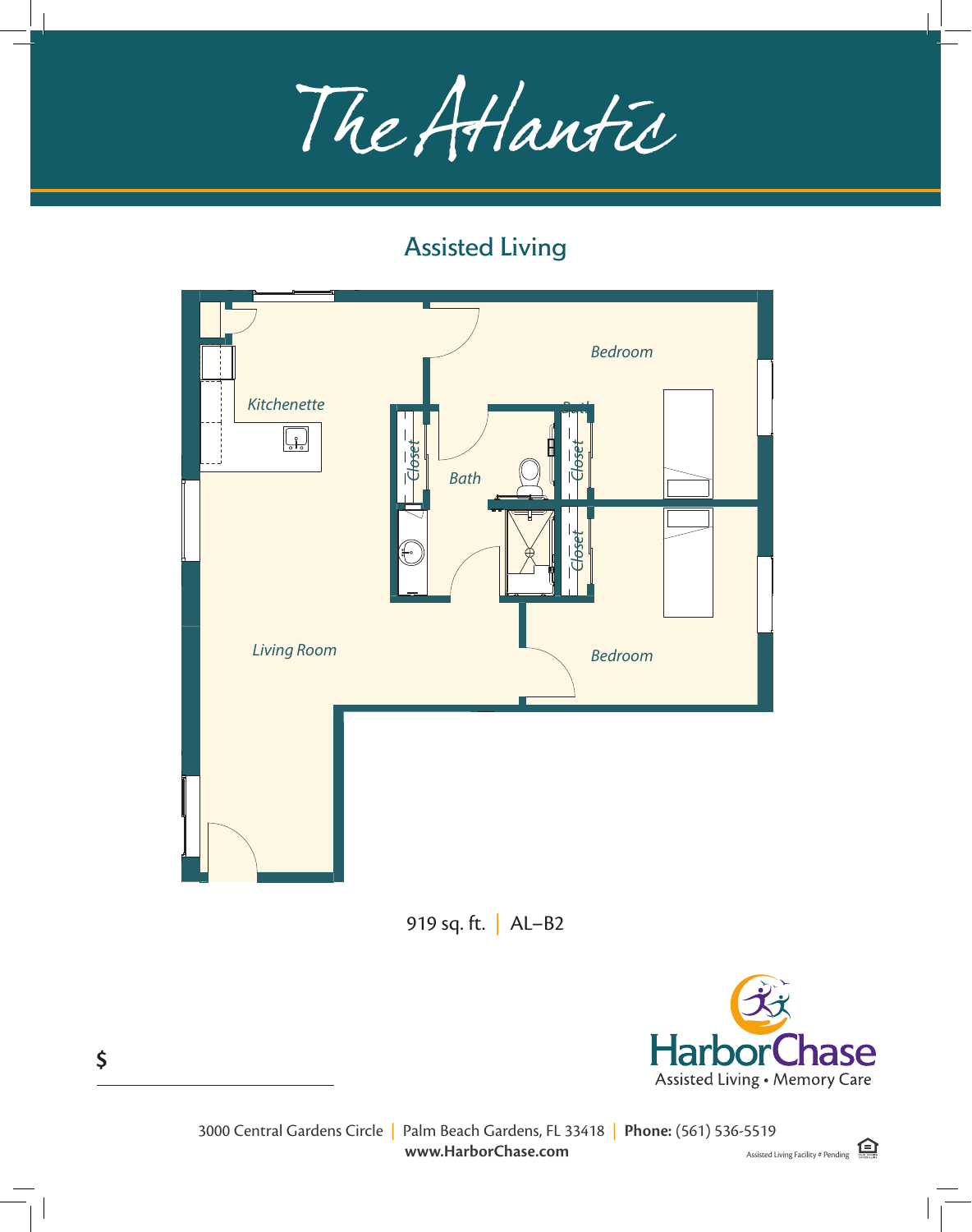



611 sq. ft. | AL–A1c

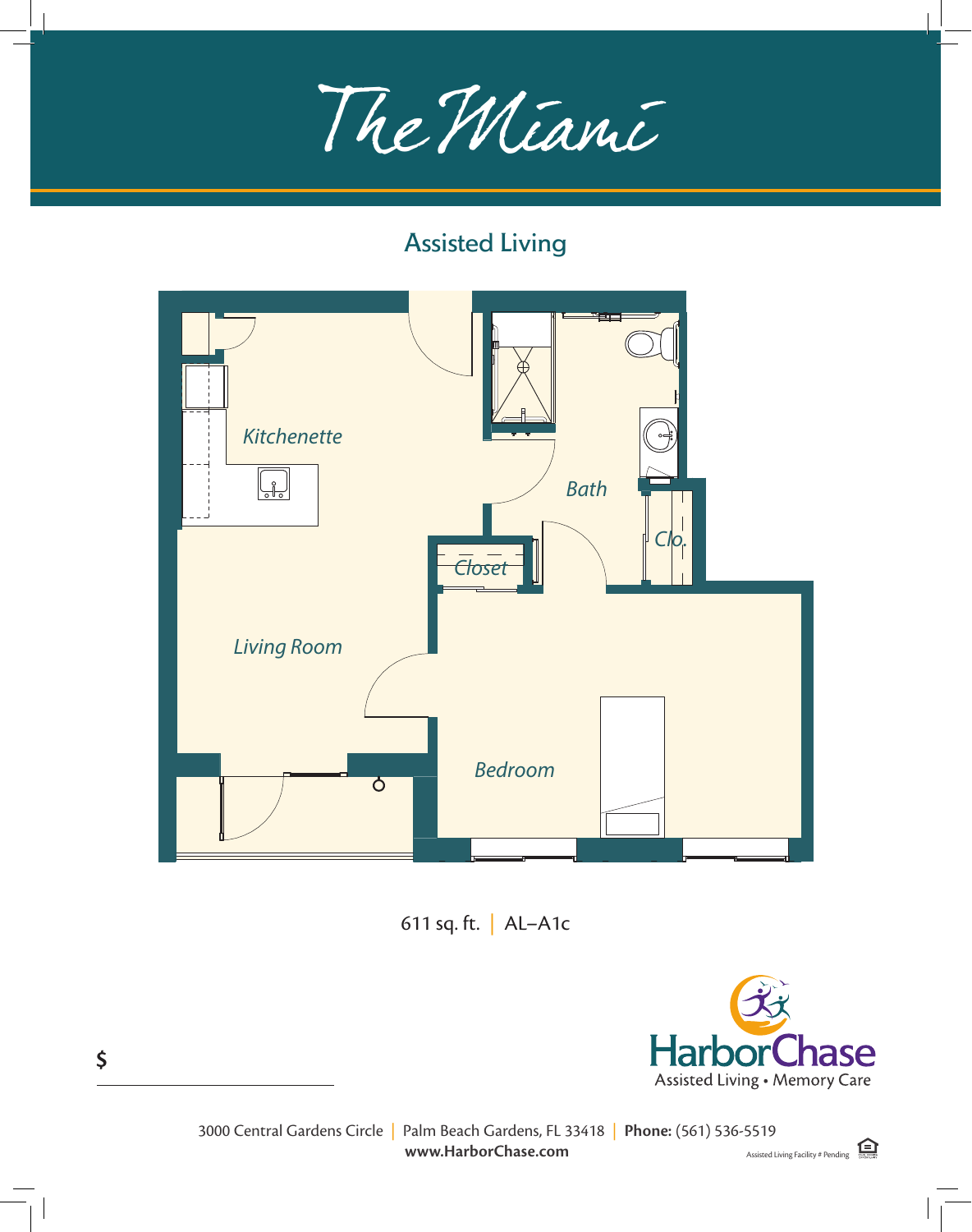The Palm The Palm

#### Assisted Living Assisted Living Unit - One Bedroom



520 sq. ft. | AL–A1a

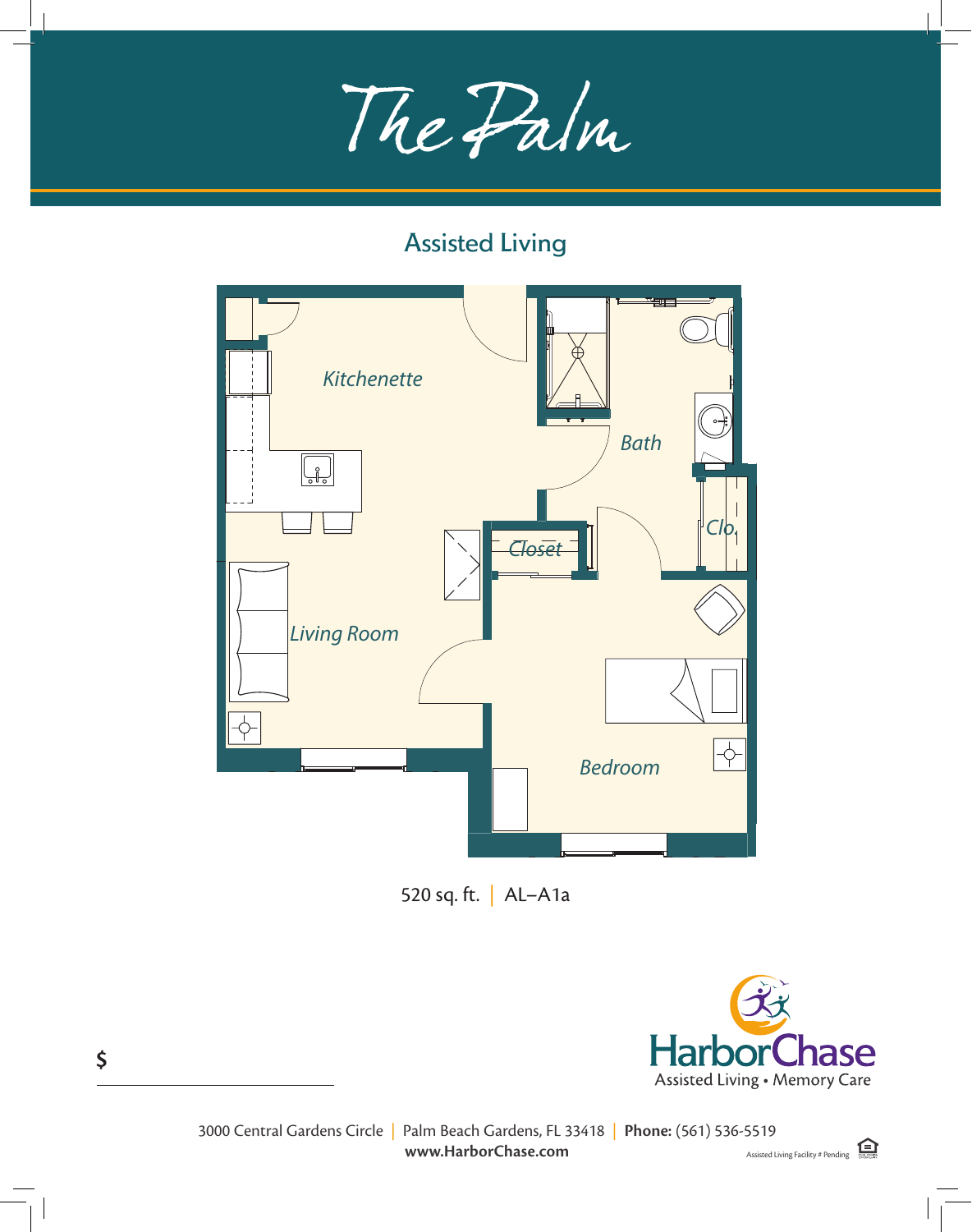The Jupiter



520 sq. ft. | AL–A2, AL–A2a

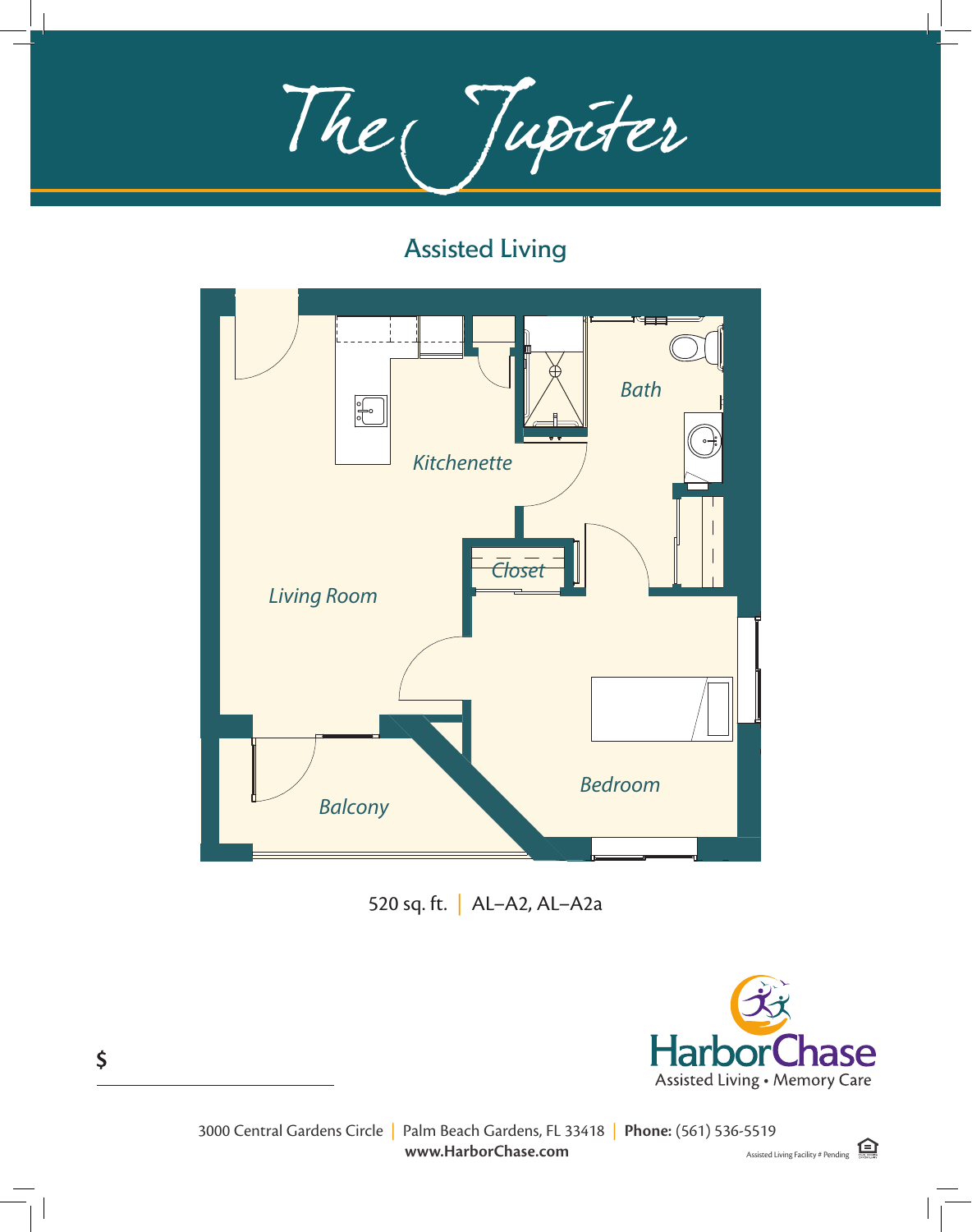The Juno The Juno

#### Assisted Living  $\Delta$ ssisted Living  $\Delta$



632 sq. ft.  $|$  AL – B1

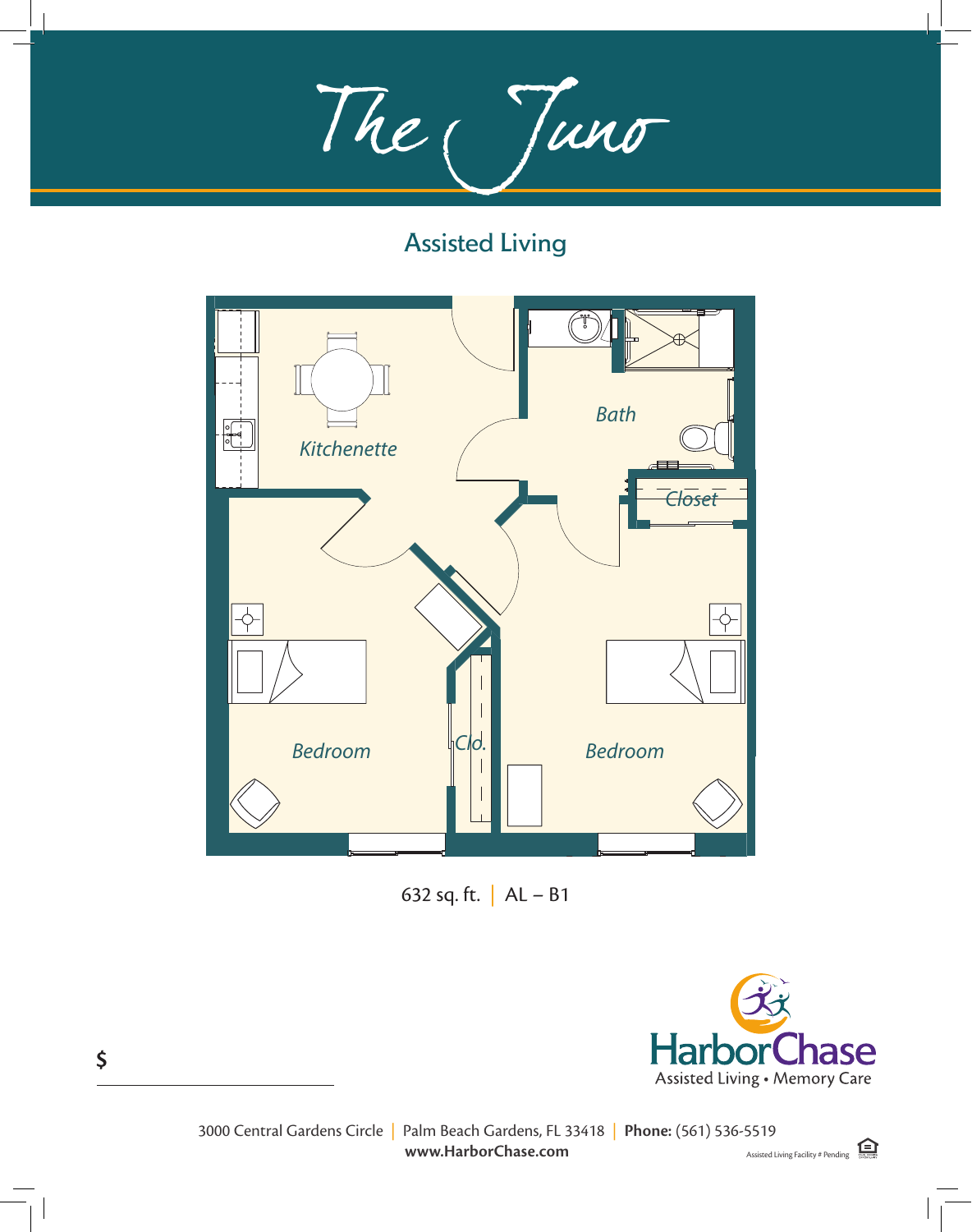The Hutchinson The Hutching

#### Memory Care

Memory Care Unit - One Bedroom



328 sq. ft. | MC A1 & A4



HarborChase of Palm Beach Gardens, Palm Beach Gardens, Florida | Phone: (555) 555-5555 | Fax: (555) 555-5555